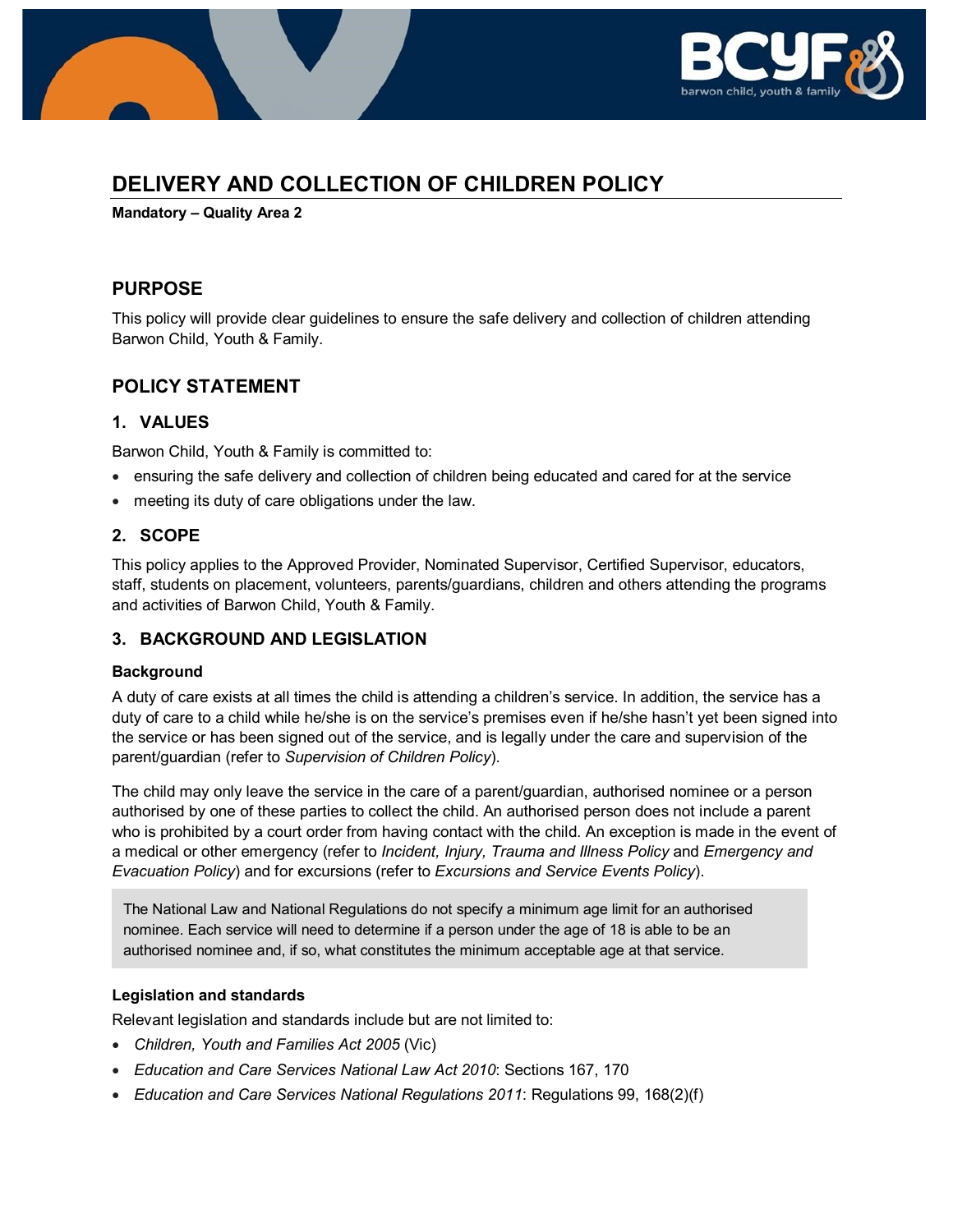- *Family Law Act 1975* (Cth)
- *National Quality Standard*, Quality Area 2: Children's Health and Safety
	- − Standard 2.3: Each child is protected

The most current amendments to listed legislation can be found at:

- Victorian Legislation Victorian Law today: [http://www.legislation.vic.gov.au](http://www.legislation.vic.gov.au/)
- Commonwealth Legislation ComLaw[: http://www.comlaw.gov.au/](http://www.comlaw.gov.au/)

#### **4. DEFINITIONS**

The terms defined in this section relate specifically to this policy. For commonly used terms e.g. Approved Provider, Nominated Supervisor, Regulatory Authority etc. refer to the *General Definitions* section of this manual.

**Attendance record:** Kept by the service to record details of each child attending the service including name, time of arrival and departure, signature of person delivering and collecting the child or of the Nominated Supervisor or educator (Regulation 158(1)).

**Authorised nominee:** (In relation to this policy) a person who has been given written authority by the parents/guardians of a child to collect that child from the education and care service. These details will be on the child's enrolment form.

The National Law and National Regulations do not specify a minimum age limit for an authorised nominee. Each service will need to determine if a person under the age of 18 is able to be an authorised nominee and, if so, what constitutes the minimum acceptable age at that service.

**Duty of care:** A common law concept that refers to the responsibilities of organisations to provide people with an adequate level of protection against harm and all reasonable foreseeable risk of injury.

**Inappropriate person:** A person who may pose a risk to the health, safety or wellbeing of any child attending the education and care service, or whose behaviour or state of mind make it inappropriate for him/her to be on the premises e.g. a person under the influence of drugs or alcohol (Act 171(3)).

**Incident, Injury, Trauma and Illness Record:** Contains details of any incident, injury, trauma or illness that occurs while the child is being educated and cared for by the service. Any incident, injury, trauma or illness must be recorded as soon as is practicable but not later than 24 hours after the occurrence. Details required include the:

- name and age of the child
- circumstances leading to the incident, injury, trauma or illness (including any symptoms)
- time and date
- details of action taken by the service including any medication administered, first aid provided or medical personnel contacted
- details of any witnesses
- names of any person the service notified or attempted to notify, and the time and date of this
- signature of the person making the entry, and time and date of this.

These details must be kept for the period of time specified in Regulation 183. A sample *Incident, Injury, Trauma and Illness Record* is available on the ACECQA website.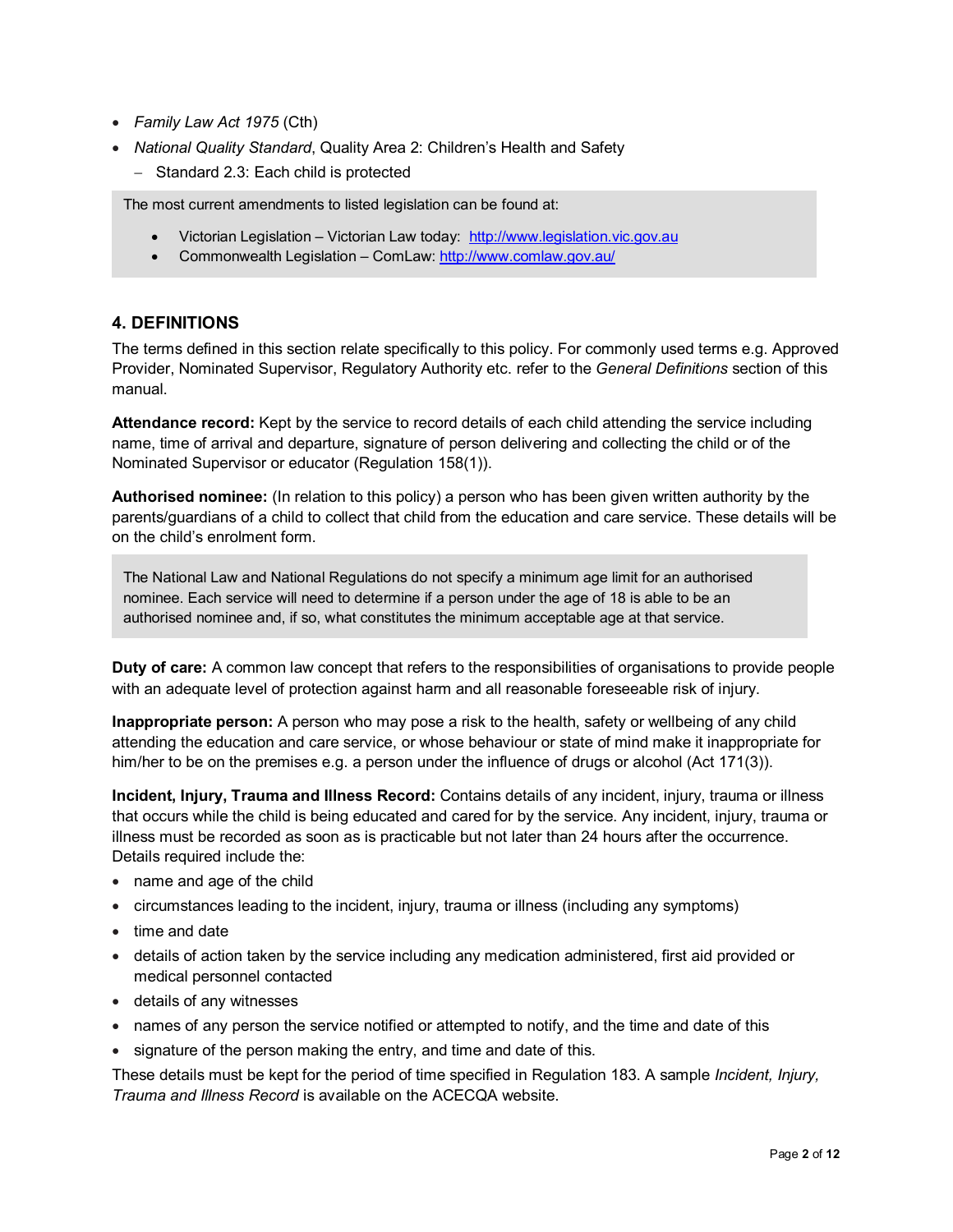**Medication record:** Contains details for each child to whom medication is to be administered by the service. This includes the child's name, signed authorisation to administer medication and a record of the medication administered, including time, date, dosage, manner of administration, name and signature of person administering the medication and of the person checking the medication if required (Regulation 92). A sample medication record is available on the ACECQA website.

**Serious incident:** An incident resulting in the death of a child, or an injury, trauma or illness for which the attention of a registered medical practitioner, emergency services or hospital is sought or should have been sought. This also includes an incident in which a child appears to be missing, cannot be accounted for, is removed from the service in contravention of the regulations or is mistakenly locked in/out of the service premises (Regulation 12). A serious incident should be documented in an *Incident, Injury, Trauma and Illness Record* (sample form available on the ACECQA website) as soon as possible and within 24 hours of the incident. The Regulatory Authority (DEECD) must be notified within 24 hours of a serious incident occurring at the service (Regulation 176(2)(a)). Records are required to be retained for the periods specified in Regulation 183.

**Unauthorised person:** (in relation to this policy) is any person who has not been listed as an authorised nominee on the child's enrolment form.

### **5. SOURCES AND RELATED POLICIES**

#### **Sources**

- Australian Children's Education and Care Quality Authority (ACECQA): [www.acecqa.gov.au](http://www.acecqa.gov.au/)
- Department of Education and Early Childhood Development (DEECD), Licensed Children's Services, phone 1300 307 415 or email [licensed.childrens.services@edumail.vic.gov.au](mailto:licensed.childrens.services@edumail.vic.gov.au)

#### **Service policies**

- *Acceptance and Refusal of Authorisations Policy*
- *Child Safe Environment Policy*
- *Dealing with Medical Conditions Policy*
- *Emergency and Evacuation Policy*
- *Enrolment and Orientation Policy*
- *Excursions and Service Events Policy*
- *Fees Policy*
- *Incident, Injury, Trauma and Illness Policy*
- *Privacy and Confidentiality Policy*
- *Road Safety and Safe Transport Policy*
- *Supervision of Children Policy*

## **PROCEDURES**

#### **The Approved Provider is responsible for:**

- ensuring parents/guardians have completed the authorised nominee (refer to *Definitions*) section of their child's enrolment form, and that the form is signed and dated (refer to *Enrolment and Orientation Policy*)
- providing an attendance record (refer to *Definitions*) that meets the requirements of Regulation 158(1) and is signed by the parent/guardian or authorised nominee on delivery and collection of their child from the service every day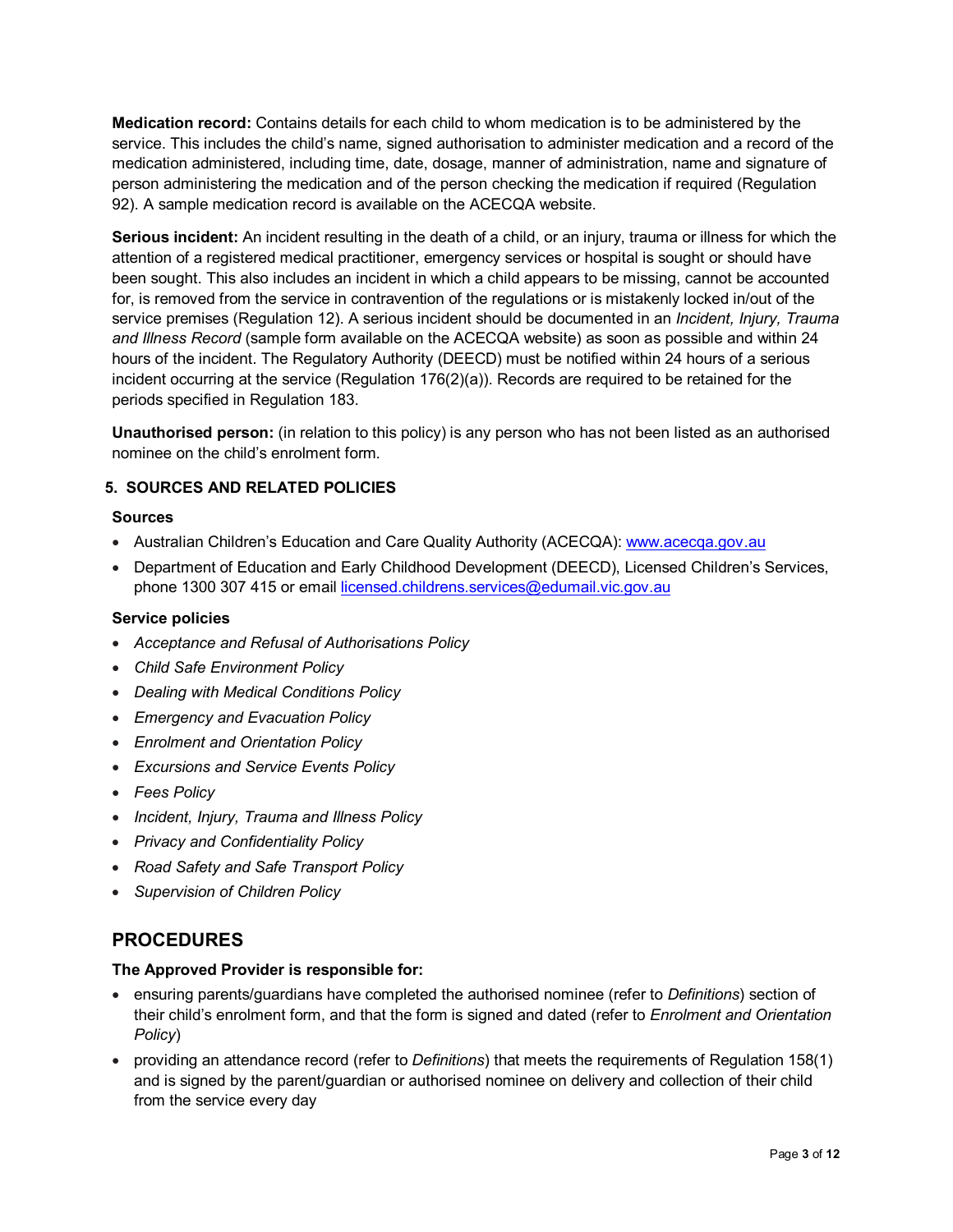- ensuring a child does not leave the service except with a parent/guardian or authorised nominee, or with the written authorisation of one of these (refer to Attachment 2 – Authorisation Form) or in the case of a medical or other emergency (Regulation 99) (refer to *Acceptance and Refusal of Authorisations Policy*, *Dealing with Medical Conditions Policy*, *Incident, Injury Trauma and Illness Policy* and *Child Safe Environment Policy*)
- ensuring a child is not taken outside the service premises on an excursion except with the written authorisation of a parent/guardian or authorised nominee (refer to *Excursions and Service Events Policy*)
- ensuring authorisation procedures are in place for excursions and other service events (refer to *Excursions and Service Events Policy*)
- ensuring that there are procedures in place when a child is given into the care of another person, such as for a medical or other emergency (refer to *Emergency and Evacuation Policy* and *Incident, Injury, Trauma and Illness Policy*)
- ensuring that there are procedures in place when a parent/guardian or authorised nominee telephones the service to advise that a person not listed on their child's enrolment form will be collecting their child (refer to Attachment 1 – Authorisation procedures)
- ensuring that parents/guardians or authorised nominees are contacted in the event that an unauthorised person arrives to collect a child from the service, and that appropriate procedures are followed (refer to Attachment 1 – Authorisation procedures)
- ensuring that there are procedures in place if an inappropriate person (refer to *Definitions*) attempts to collect a child from the service (refer to Attachment 3 – Procedures to ensure the safe collection of children)
- keeping a written record of all visitors to the service, including time of arrival and departure
- ensuring procedures are in place for the care of a child who has not been collected from the service on time (refer to Attachment 4 – Procedures for the late collection of children)
- ensuring that the educator-to-child ratios are maintained at all times children are in attendance at the service (including when children are collected late from the service) according to the requirements of Regulations 123 and 360 (refer also to *Supervision of Children Policy*)
- notifying DEECD in writing within 24 hours, and the parents as soon as is practicable, in the event of a serious incident (refer to *Definitions*), including when a child has left the service unattended by an adult or with an unauthorised person (Regulations 12, 86, 176)
- providing parents/guardians with information regarding procedures for delivery and collection of children prior to their child's commencement at the service
- ensuring that educators and staff comply with the service's *Road Safety and Safe Transport Policy*
- encouraging parents/guardians to comply with the service's *Road Safety and Safe Transport Policy*.

### **The Nominated Supervisor is responsible for:**

- ensuring a child does not leave the service except with a parent/guardian or authorised nominee, or with the written authorisation of one of these (refer to Attachment 2 – Authorisation Form) or in the case of a medical or other emergency (refer to *Acceptance and Refusal of Authorisations Policy*, *Dealing with Medical Conditions Policy*, *Incident, Injury Trauma and Illness Policy* and *Child Safe Environment Policy*)
- ensuring a child is not taken outside the service premises on an excursion except with the written authorisation of a parent/guardian or authorised nominee (refer to *Excursions and Service Events Policy*)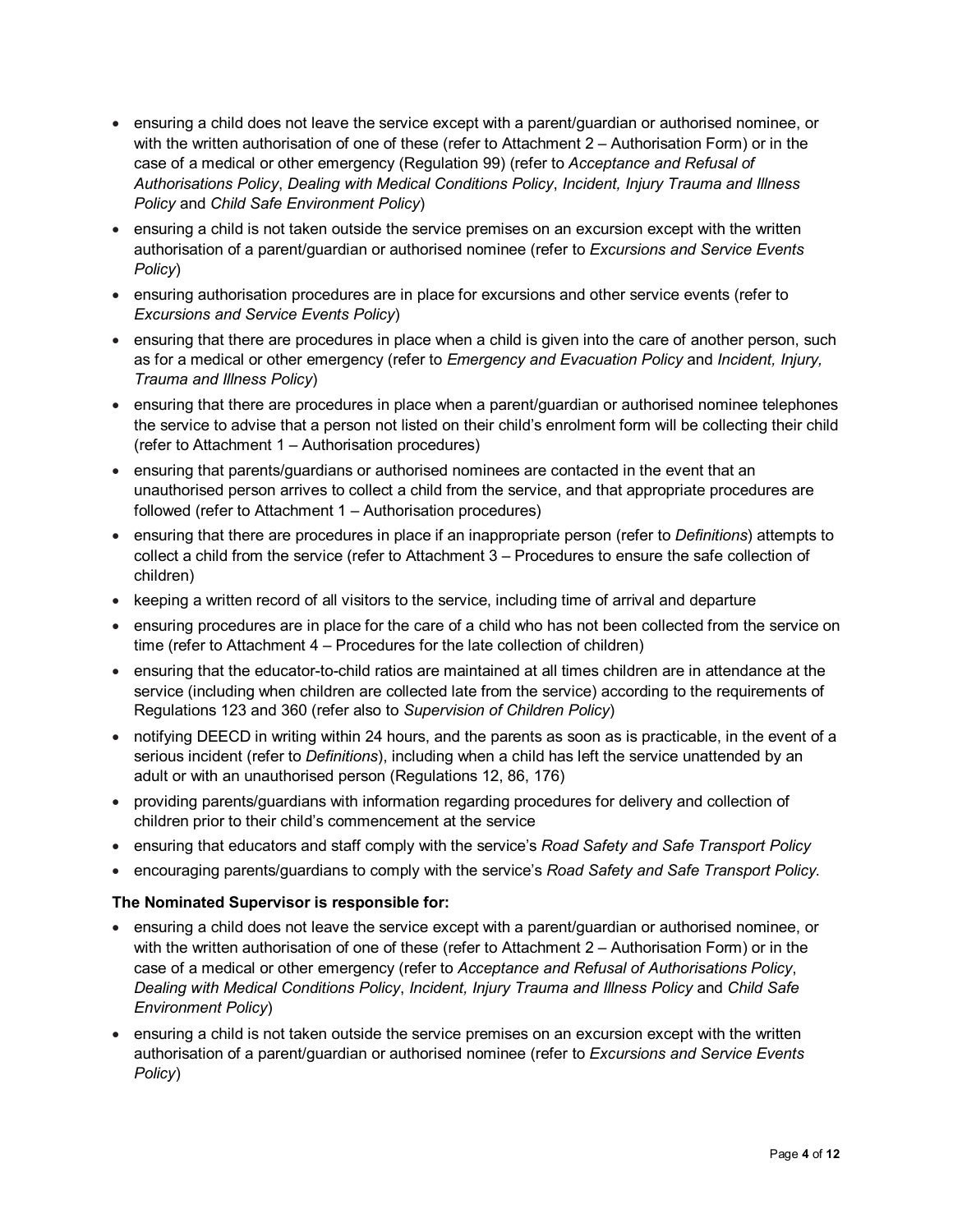- ensuring that educator-to-child ratios are maintained at all times children are in attendance at the service (including when children are collected late from the service) according to the requirements of Regulations 123 and 360 (refer also to *Supervision of Children Policy*)
- ensuring children are adequately supervised at all times (refer to *Supervision of Children Policy*)
- following the authorisation procedures listed in Attachment 1
- following the procedures to ensure the safe collection of children (refer to Attachment 3 Procedures to ensure the safe collection of children)
- following the procedures for late collection of children (refer to Attachment 4 Procedures for the late collection of children)
- ensuring that educators and staff comply with the service's *Road Safety and Safe Transport Policy*
- encouraging parents/guardians to comply with the service's *Road Safety and Safe Transport Policy*.

### **Certified Supervisors and other educators are responsible for:**

- ensuring the attendance record is signed by the parent/guardian, authorised nominee, Nominated Supervisor or an educator, detailing the child's time of arrival and departure from the service (Regulation 158(1))
- developing safety procedures for the mass arrival and departure of children from the service
- refusing to allow a child to depart from the service with a person who is not the parent/guardian or authorised nominee, or where there is not written authorisation of one of these (refer to Attachment 2 – Authorisation Form) (refer also to *Acceptance and Refusal of Authorisations Policy*)
- implementing the authorisation procedures outlined in Attachment 1 in the event that a parent/guardian or authorised nominee telephones the service to advise that a person not listed on their child's enrolment form will be collecting their child
- following the authorisation procedures (Attachment 1) and contacting the parents/guardians or authorised nominees if an unauthorised person arrives to collect a child from the service
- following procedures in the event that an inappropriate person (refer to *Definitions*) attempts to collect a child from the service (refer to Attachment 3 – Procedures to ensure the safe collection of children)
- informing the Approved Provider as soon as is practicable, but within 24 hours, if a child has left the service unattended by an adult or with an unauthorised person (refer to *Definitions*)
- following procedures for the late collection of children (refer to Attachment 4 Procedures for the late collection of children)
- maintaining educator-to-child ratios at all times children are in attendance at the service (including when children are collected late from the service)
- ensuring the entry/exit doors and gates are kept closed during program hours
- displaying an up-to-date list of the telephone numbers of the Approved Provider, DEECD, Child FIRST, DHS Child Protection Service and the local police station
- complying with the service's *Road Safety and Safe Transport Policy*.

#### **Parents/guardians are responsible for:**

- completing and signing the authorised nominee section of their child's enrolment form before their child attends the service
- signing and dating permission forms for excursions
- signing the attendance record as their child arrives at and departs from the service
- ensuring educators are aware that their child has arrived at/been collected from the service
- collecting their child on time at the end of each session/day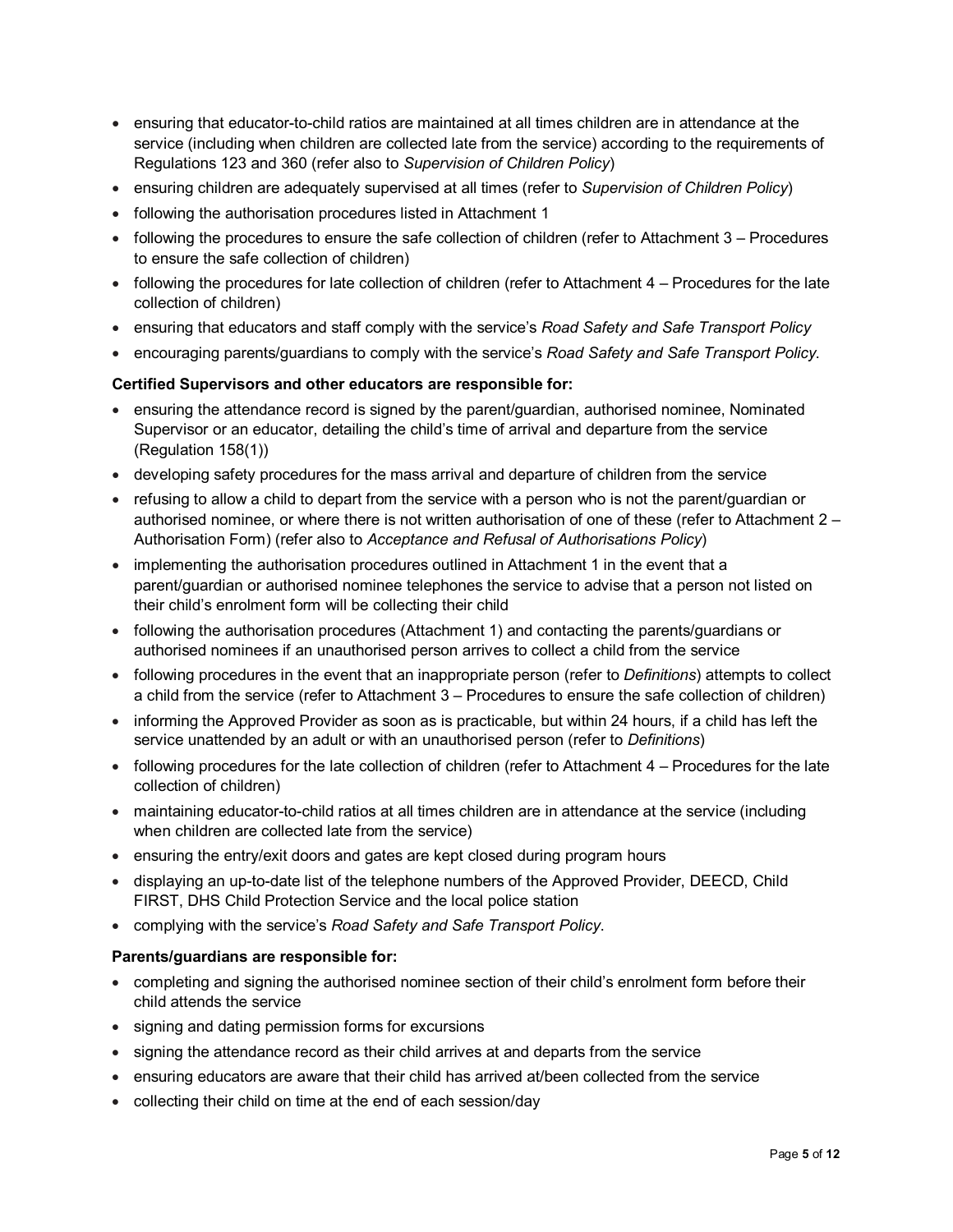- alerting educators if they are likely to be late collecting their child
- providing written authorisation where children require medication to be administered by educators/staff, and signing and dating it for inclusion in the child's medication record (refer to *Definitions*)
- supervising their own child before signing them into the program and after they have signed them out of the program
- familiarising themselves with the service's *Road Safety and Safe Transport Policy*
- supervising other children in their care, including siblings, while attending or assisting at the service
- paying a late-collection fee if required by the service's *Fees Policy*.

### **Volunteers and students, while at the service, are responsible for following this policy and its procedures.**

## **EVALUATION**

In order to assess whether the values and purposes of the policy have been achieved, the Approved Provider will:

- regularly seek feedback from everyone affected by the policy regarding its effectiveness
- monitor the implementation, compliance, complaints and incidents in relation to this policy
- keep the policy up to date with current legislation, research, policy and best practice
- revise the policy and procedures as part of the service's policy review cycle, or as required
- notify parents/guardians at least 14 days before making any changes to this policy or its procedures.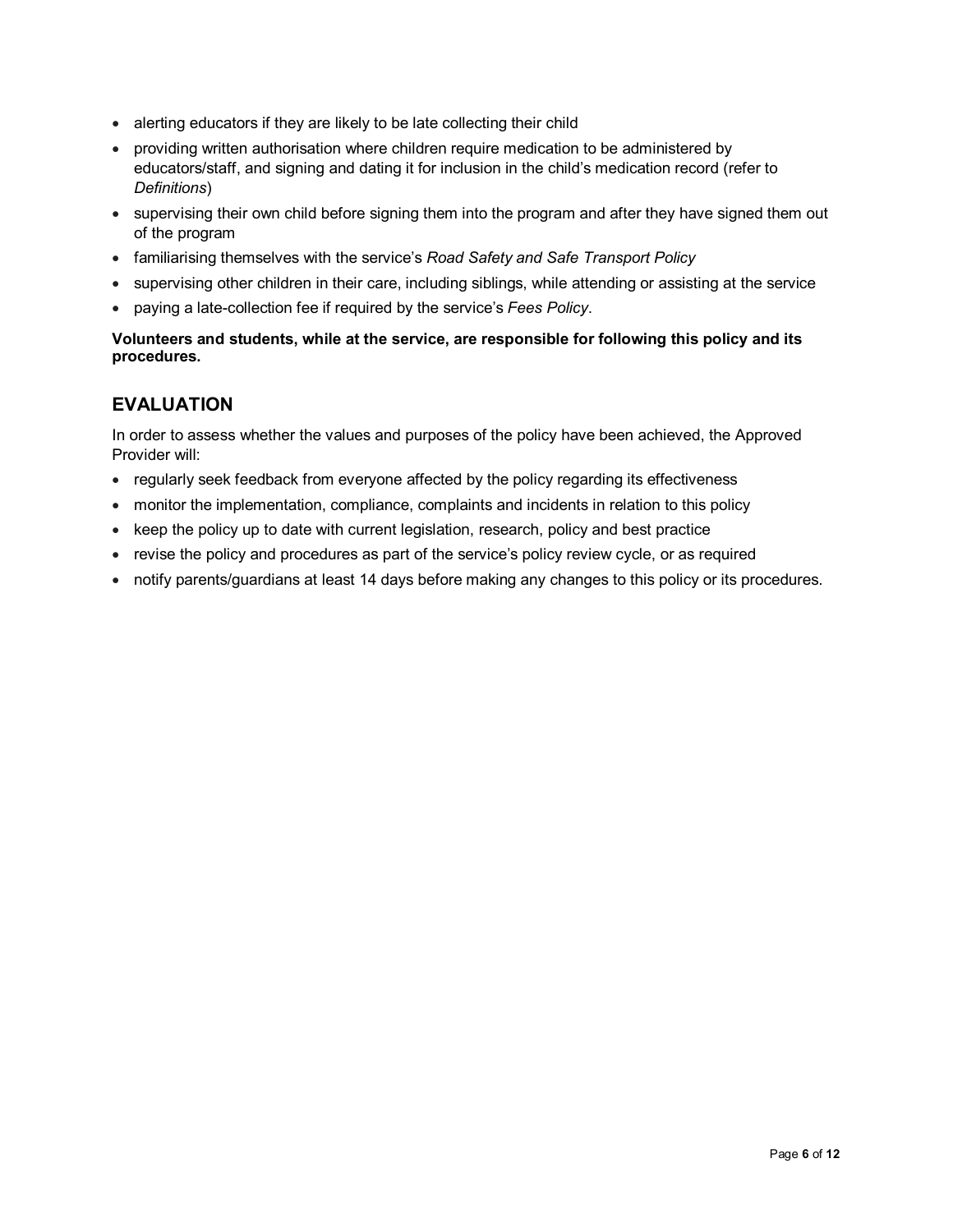## **ATTACHMENTS**

- Attachment 1: Authorisation procedures
- Attachment 2: Authorisation Form
- Attachment 3: Procedures to ensure the safe collection of children
- Attachment 4: Procedures for the late collection of children

## **AUTHORISATION/DOCUMENT HISTORY**

This policy was initially adopted by the Approved Provider of Glastonbury Community Services (now Barwon, Child Youth & Family) education and care services on 7 October 2013.

| <b>Version</b><br><b>Number</b> | <b>Approval Date</b>                      | <b>Approved By</b>                       | <b>Brief Description</b>                                                      |
|---------------------------------|-------------------------------------------|------------------------------------------|-------------------------------------------------------------------------------|
| V1                              | April 2016                                | Executive<br>Director Client<br>Services | Glastonbury Community Services policy reviewed and<br>reformatted under BCYF. |
| V2                              | May 2018                                  | Executive<br>Director Client<br>Services | Policy reviewed against the National Quality Framework                        |
| <b>Author</b>                   | Manager Early Years                       |                                          |                                                                               |
| <b>Reviewer</b>                 | <b>Executive Director Client Services</b> |                                          |                                                                               |

## **REVIEW DATE: MAY 2020**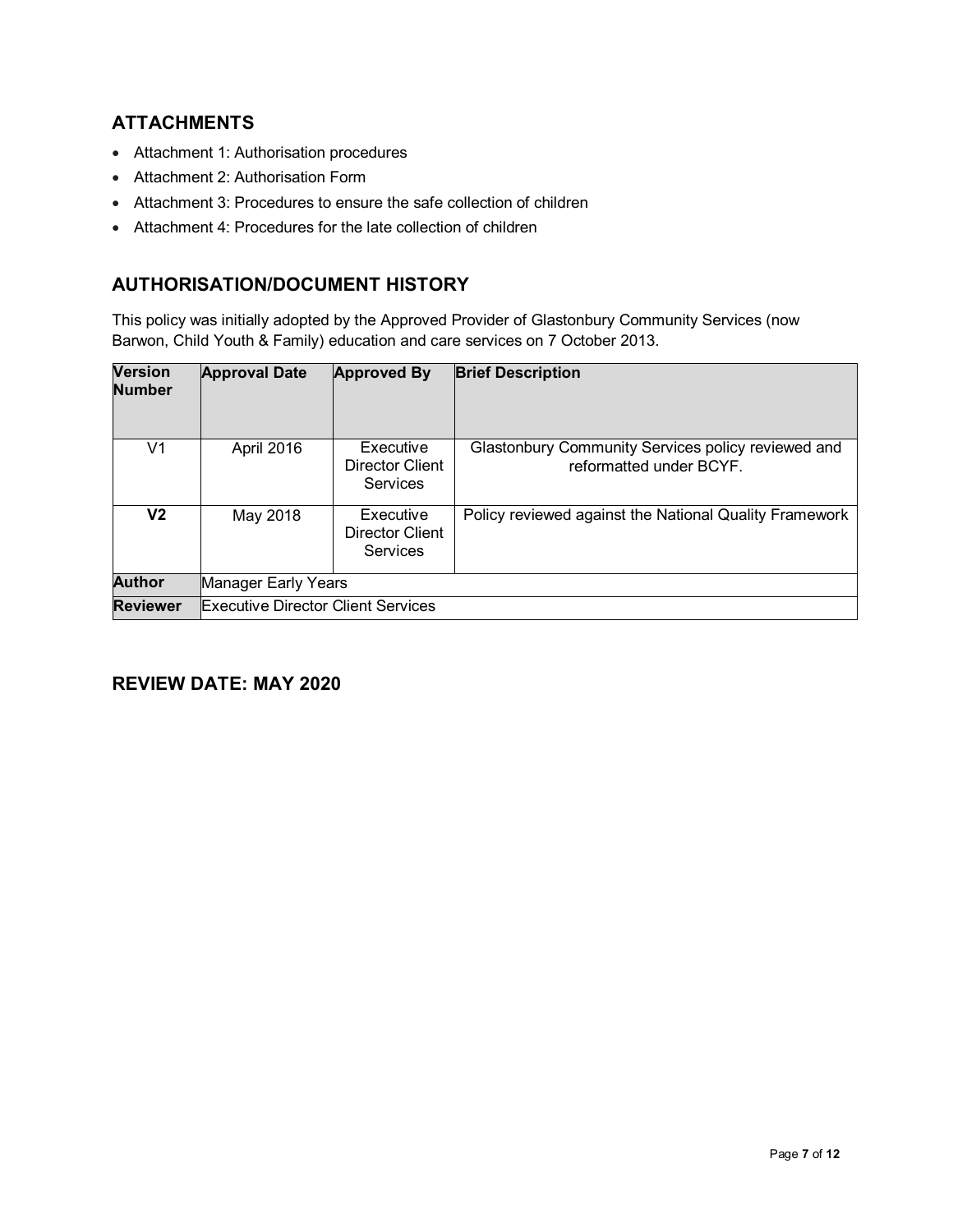# **ATTACHMENT 1 Authorisation procedures**

### **These procedures are to be followed when a child is collected by an unauthorised person, including where a parent/guardian or authorised nominee telephones the service to notify that such a person will be collecting their child.**

The Nominated Supervisor will:

- 1. request that the parent/guardian or authorised nominee email or fax the authorisation if it is possible to do so, detailing the name, address and telephone number of the person who will be collecting the child
- 2. accept a verbal authorisation if it is not possible for the parent/guardian or authorised nominee to provide authorisation via email or fax, provided the following procedure is followed:
	- − all details of the person collecting the child, including the name, address and telephone number of the person must be obtained
	- two educators take the verbal authorisation message (recommended by DEECD)
	- − the verbal authorisation is documented and stored with the child's enrolment record for follow-up
	- − photo identification is obtained to confirm the person's identity on arrival at the service
	- − ensure that parents/guardians or authorised nominees follow up a verbal authorisation by completing an Authorisation Form (Attachment 2) when next at the service, or by adding details of the new authorised nominee to the child's enrolment form
- 3. ensure that fax or email authorisation is stored with the child's enrolment record
- 4. ensure the attendance record is completed prior to child leaving the service
- 5. refuse to release a child where authorisation is not/cannot be provided by the parent/guardian or authorised nominee
- 6. contact police if the safety of the child or service staff is threatened
- 7. implement late collection procedures (refer to Attachment 4) if required
- 8. notify the Approved Provider in the event that written authorisation is not provided for further follow-up.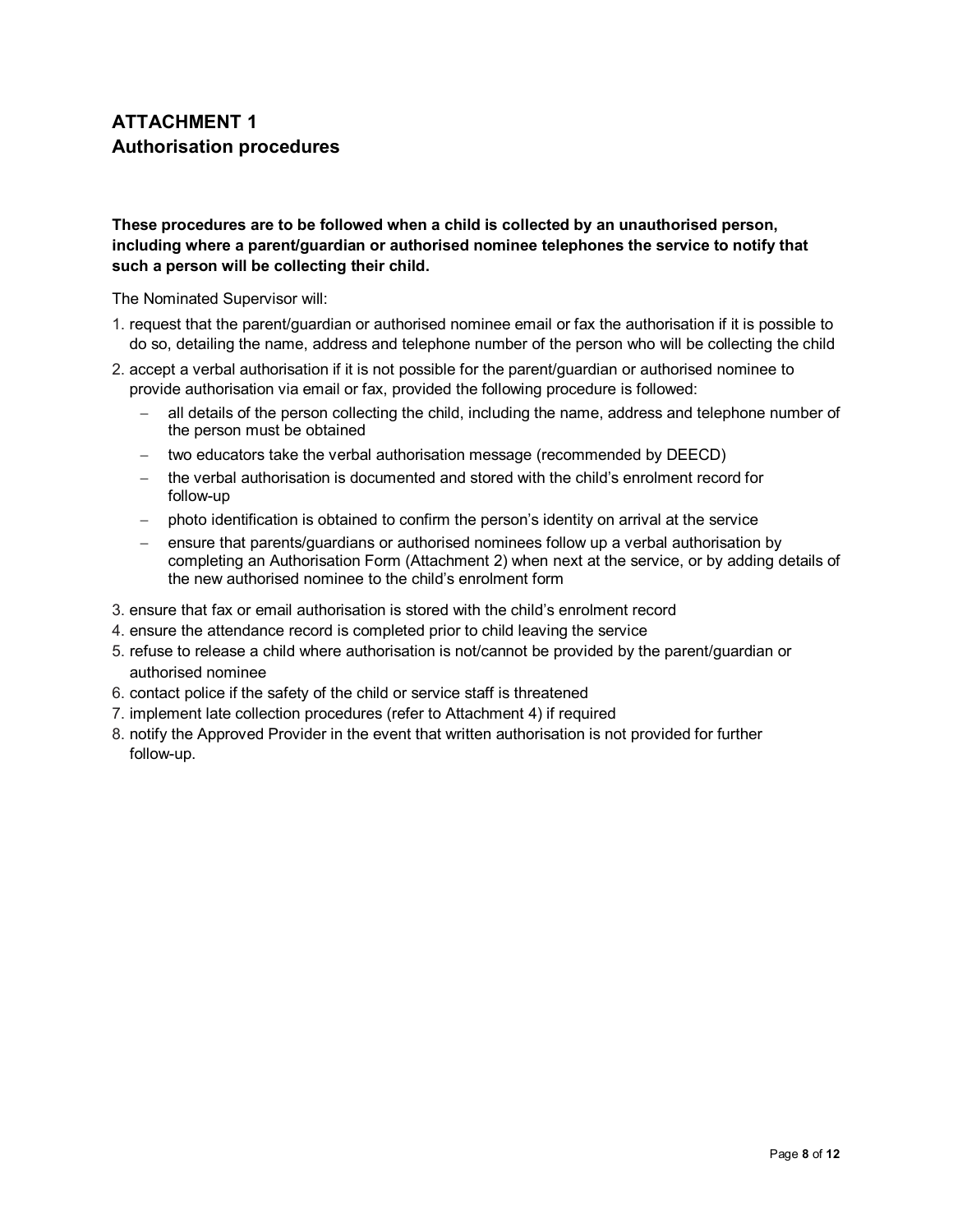# **ATTACHMENT 2 Authorisation Form**

### **Authorisation form**

To be used as a follow-up to a verbal/email/fax authorisation when the parent/guardian or authorised nominee is next at the service

| <u> 1989 - Johann Barbara, martin amerikan basal dan berasal dalam basal dalam basal dalam basal dalam basal dala</u>             | authorised by telephone/email/fax (please circle)                                                         |
|-----------------------------------------------------------------------------------------------------------------------------------|-----------------------------------------------------------------------------------------------------------|
|                                                                                                                                   |                                                                                                           |
| collected from Barwon Child, Youth & Family on [Date] by:                                                                         |                                                                                                           |
| Name:<br><u> 1980 - Johann John Barn, skriuwer as der staatskilder († 1901)</u>                                                   |                                                                                                           |
| Address:                                                                                                                          |                                                                                                           |
|                                                                                                                                   |                                                                                                           |
| authorised nominee to collect my child on an ongoing basis.                                                                       | This was a one-off occasion and this person is not to be included on my child's enrolment form as an      |
| Signed:                                                                                                                           |                                                                                                           |
| Date:<br><u> 1989 - Johann Barbara, martin amerikan basal dan berasal dalam basal dalam basal dalam basal dalam basal dala</u>    |                                                                                                           |
| This form will be attached to the child's enrolment form.                                                                         |                                                                                                           |
| <b>Authorisation form</b>                                                                                                         |                                                                                                           |
|                                                                                                                                   | To be used where the parent/guardian or authorised nominee is able to provide prior written authorisation |
|                                                                                                                                   |                                                                                                           |
| Name:                                                                                                                             |                                                                                                           |
| Address:<br><u> 1989 - Johann Stein, marwolaethau a bhann an t-Amhainn an t-Amhainn an t-Amhainn an t-Amhainn an t-Amhainn an</u> |                                                                                                           |
|                                                                                                                                   |                                                                                                           |
|                                                                                                                                   |                                                                                                           |
| from Barwon Child, Youth & Family on [Date].                                                                                      |                                                                                                           |
| authorised nominee to collect my child on an ongoing basis.                                                                       | This will be a one-off occasion and this person is not to be included on my child's enrolment form as an  |
| Signed:                                                                                                                           | (Parent/guardian or authorised nominee)                                                                   |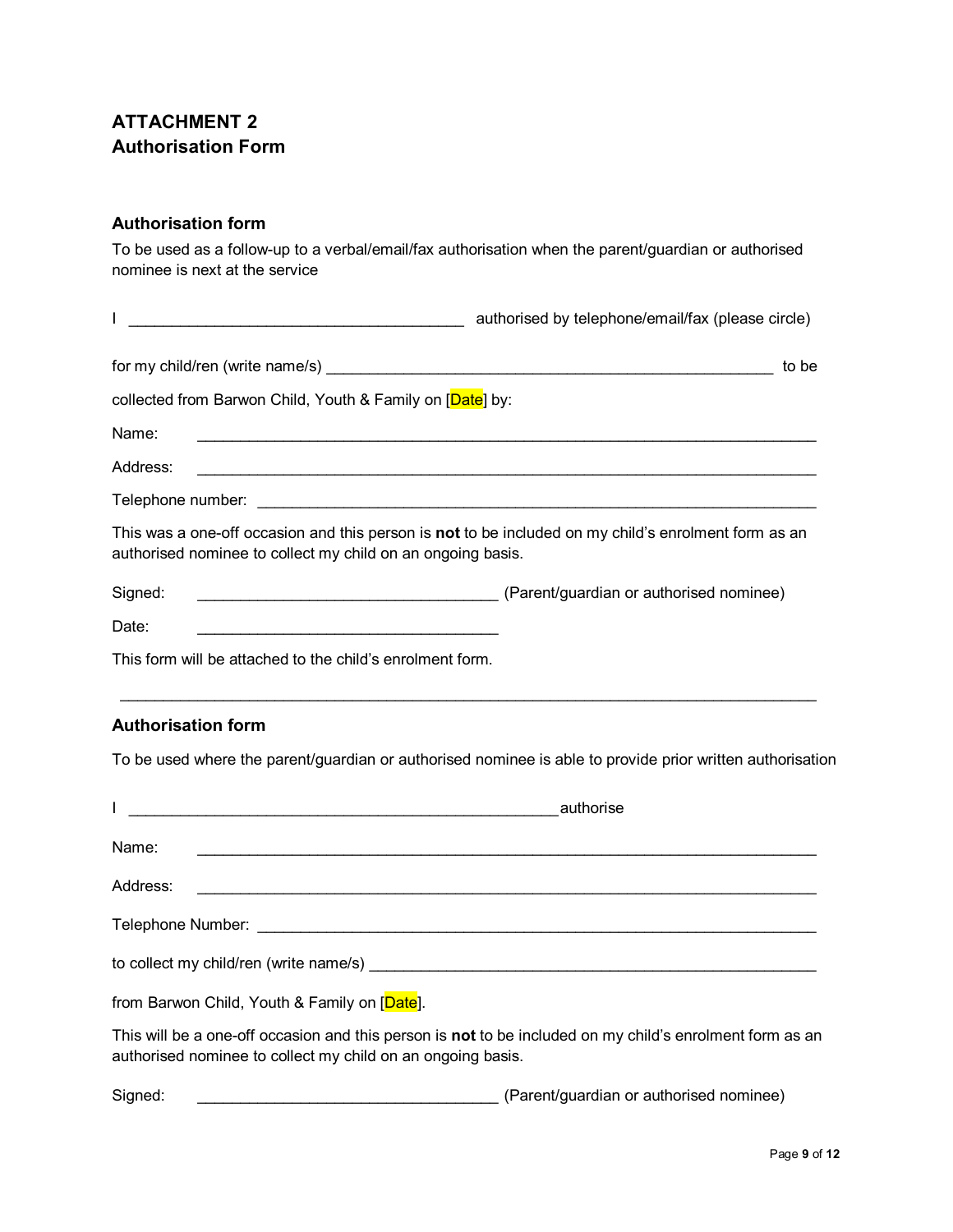Date: \_\_\_\_\_\_\_\_\_\_\_\_\_\_\_\_ This form will be attached to the child's enrolment form.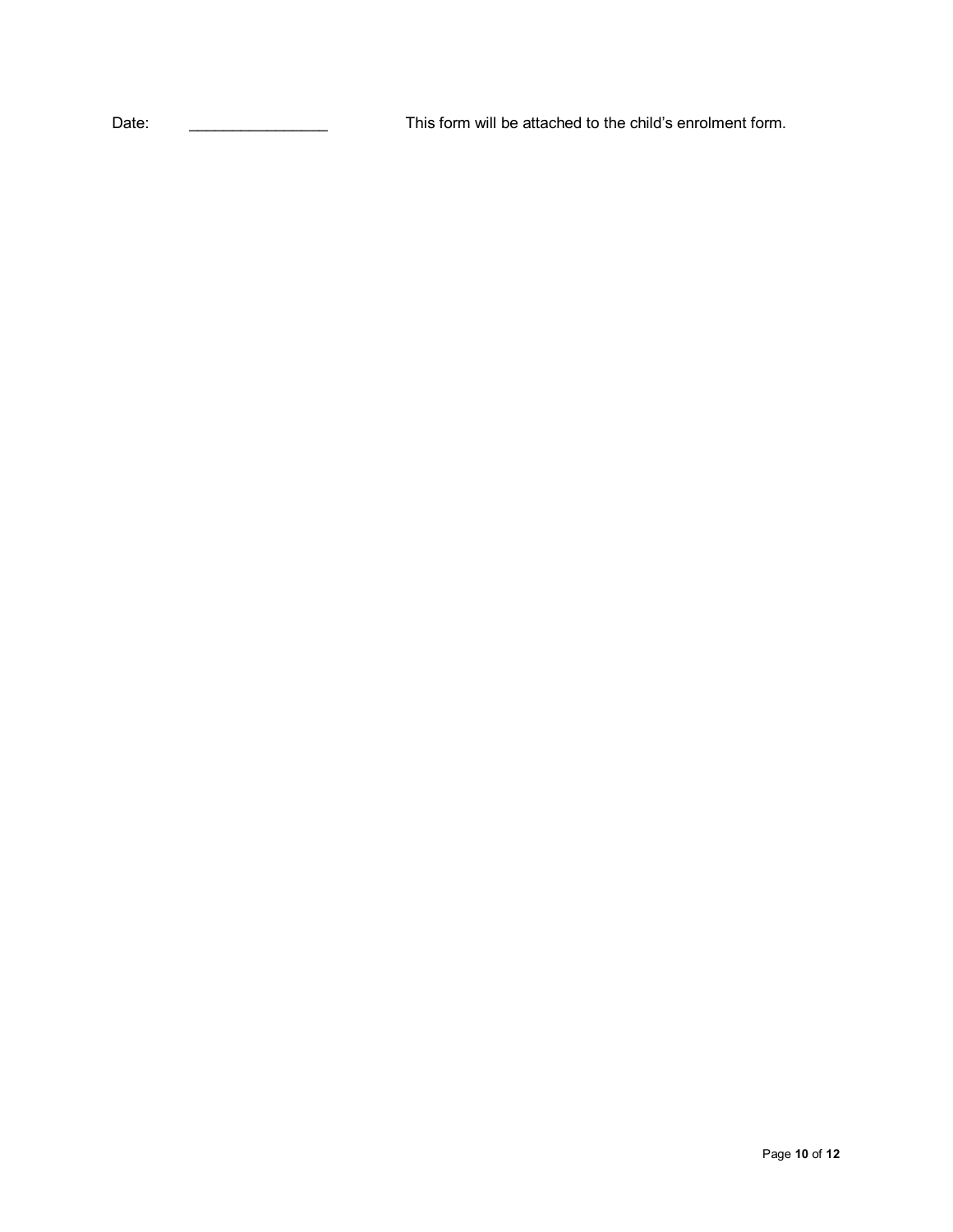# **ATTACHMENT 3 Procedures to ensure the safe collection of children**

Early childhood professionals have a duty of care not to endanger children at the service by knowingly placing them in a situation that could reasonably be expected to be dangerous, including releasing a child into the care of an inappropriate person (refer to *Definitions*).

Where an educator believes that the parents/guardians or authorised nominee may be ill, affected by alcohol or drugs, or not able to safely care for the child, the following procedures must be followed.

- Consult with the Nominated Supervisor or the Approved Provider, if possible.
- Advise the person collecting the child of their concerns and suggest contacting an alternative authorised nominee to collect the child.
- If the Nominated Supervisor or the Approved Provider fears for the safety of the child, themselves or other service staff at any time, contact the police immediately.
- Complete the *Incident, Injury, Trauma and Illness Record* and file with the child's enrolment form.
- Inform the Approved Provider as soon as is practicable, and at least within 24 hours of the incident.
- Inform the Regulatory Authority (DEECD) within 24 hours of a serious incident occurring (refer to *Definitions*).